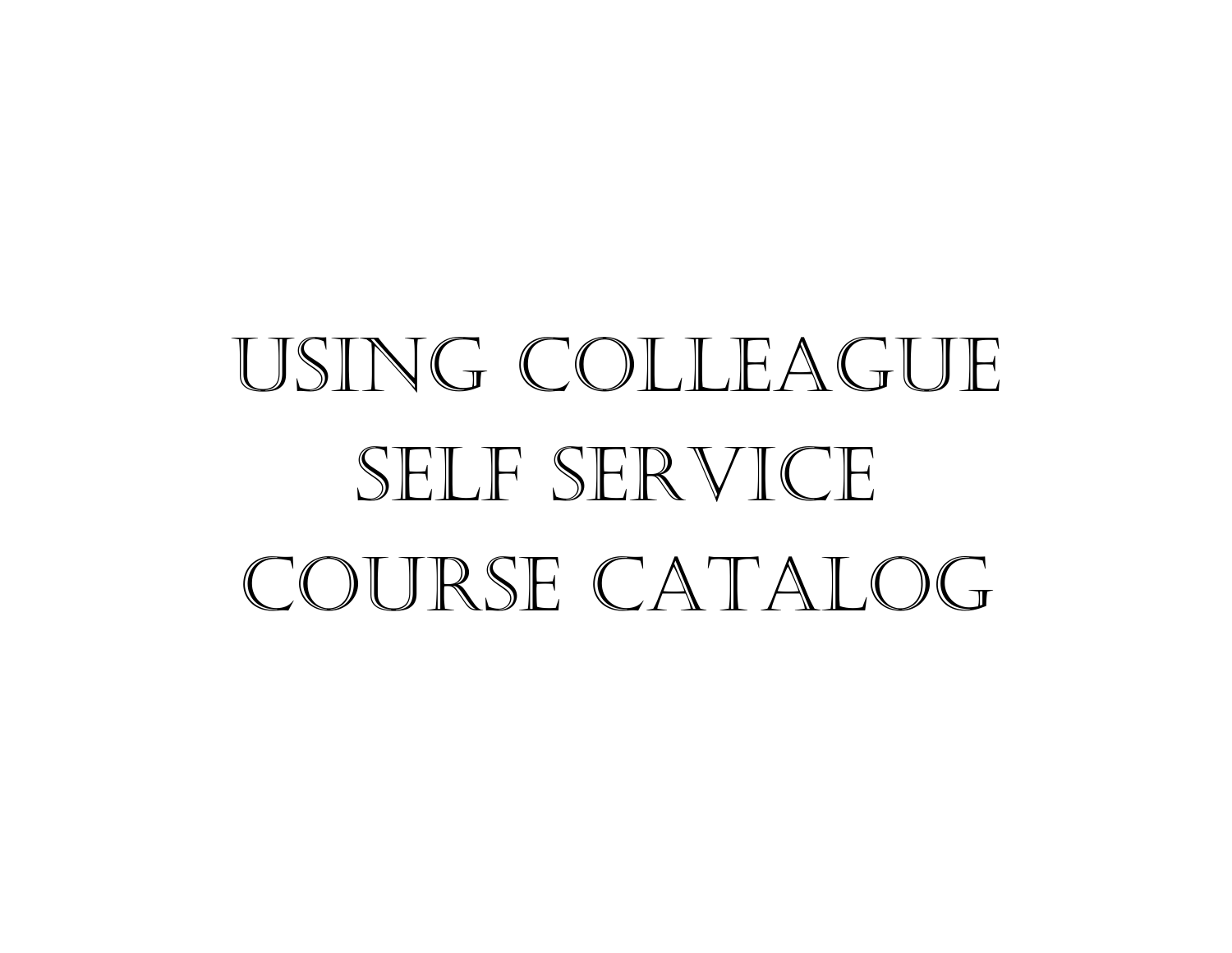

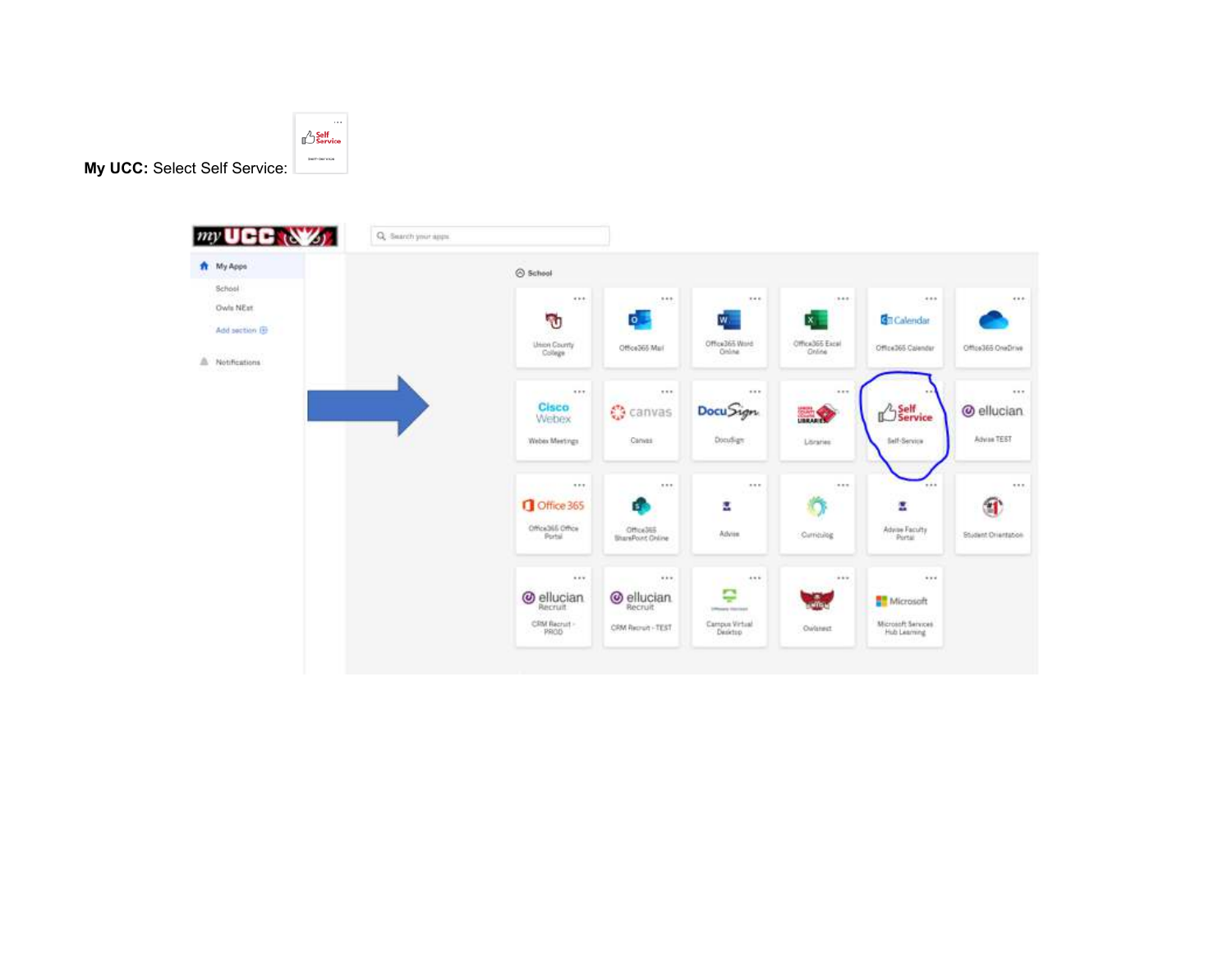## **SELF SERVICE HOMEPAGE**:

The options (categories) available to you will differ especially if you are a former or current student.

| Hello, Welcome to Self-Service!<br>Choose a category to get started.                                                                          |                                                                                                                   |
|-----------------------------------------------------------------------------------------------------------------------------------------------|-------------------------------------------------------------------------------------------------------------------|
| Student Finance                                                                                                                               | Financial Aid                                                                                                     |
| Here you can view your latest statement and make a payment online.                                                                            | Here you can access financial aid data, forms, etc.                                                               |
| Tax Information                                                                                                                               | Employee                                                                                                          |
| Here you can change your consent for e-delivery of tax information.                                                                           | Here you can view your tax form consents, earnings statements, banking information, timecards and leave balances. |
| Student Planning<br>Here you can search for courses, plan your terms, and schedule & register your course sections.                           | Course Catalog<br>Œ<br>Here you can view and search the course catalog.                                           |
| Grades                                                                                                                                        | <b>Graduation Overview</b>                                                                                        |
| Here you can view your grades by term,                                                                                                        | Here you can view and submit a graduation application.                                                            |
| Enrollment Verifications                                                                                                                      | <b>Transcript Requests</b>                                                                                        |
| Here you can view and request an enrollment verification.                                                                                     | Here you can view and request a transcript.                                                                       |
| Academic Attendance                                                                                                                           | Advising                                                                                                          |
| Here you can view your attendances by term.                                                                                                   | Here you can access your advisees and provide guidance & feedback on their academic planning.                     |
| Faculty                                                                                                                                       | Financial Management                                                                                              |
| Here you can view your active classes and submit grades and waivers for students.                                                             | Here you can view the financial health of your cost centers and your projects.                                    |
| Student Finance Admin<br>Here you can view the Student Finance information as a student would so you can help the student with any questions. |                                                                                                                   |

## **SELECT COURSE CATALOG:**



Course Catalog<br>Here you can view and search the course catalog.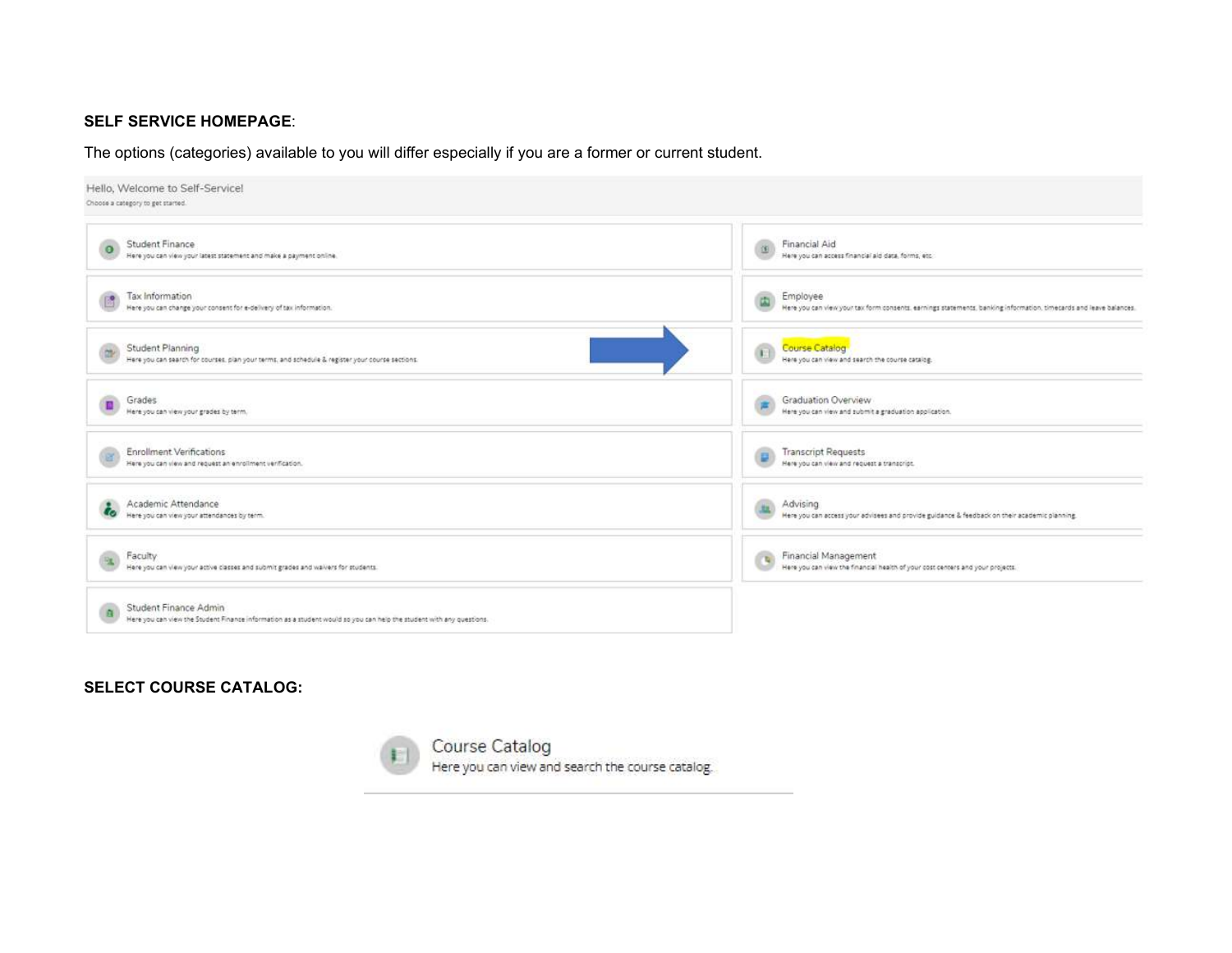**SEARCH FOR COURSES AND COURSE SECTIONS PAGE:** The current default tab is Subject Search. The Advanced Search tab guidance will follow the Subject Search guidance.

Mouse-click on the Subject you want to search.

| Search for Courses and Course Sections        |
|-----------------------------------------------|
| Subject Search Advanced Search                |
| Search for a course subject:   Type a subject |
| Accounting                                    |
| <b>Administrative Support</b>                 |
| Allied Health                                 |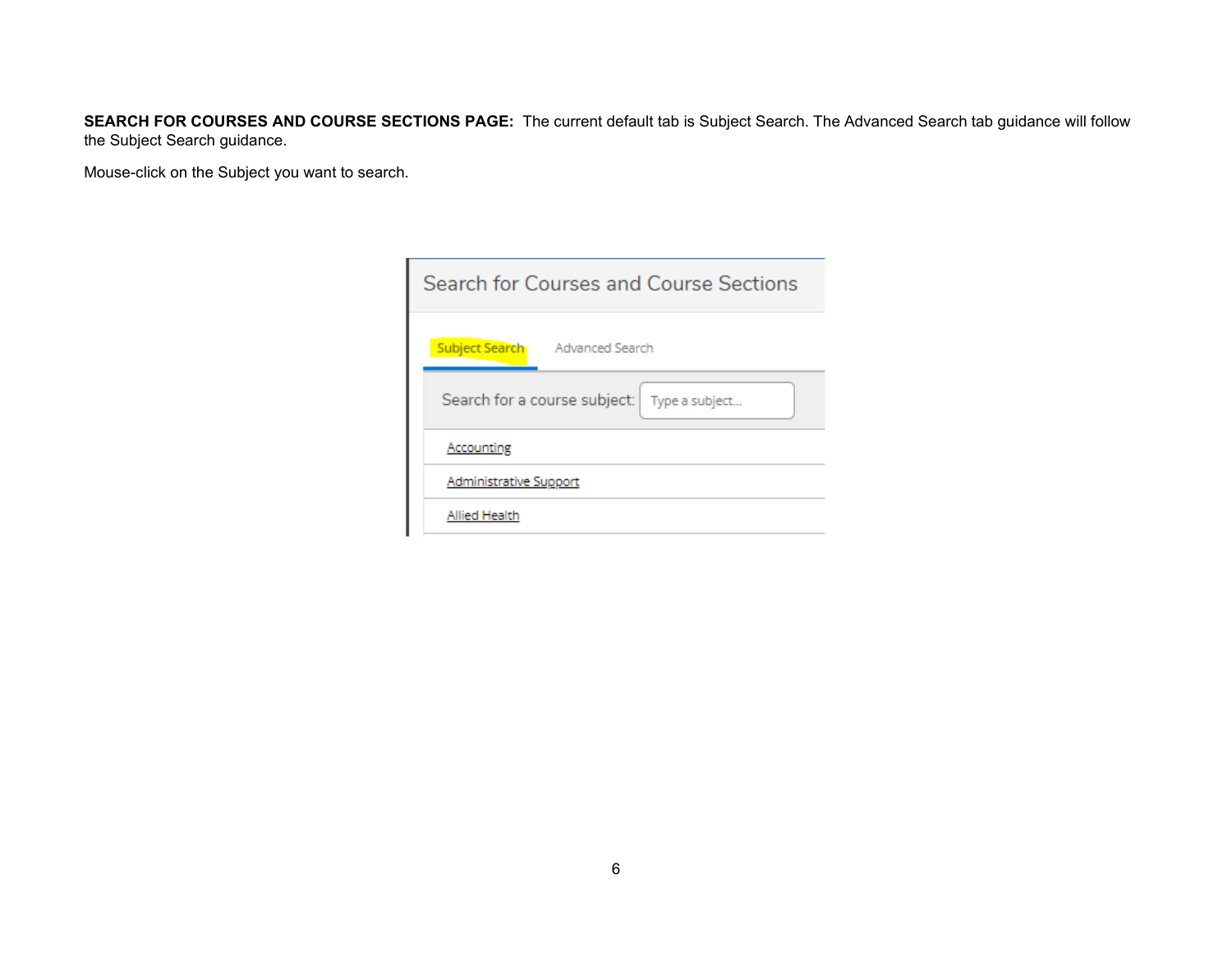FILTER RESULTS: A list of courses for the subject selected is displayed on the right. From here you can select additional filters from the options on the left. Each time you add an additional filter, the results on the right reflect those selections**. NOTE: Only terms that are open for registration will be available in Subject Search.** 

You can "View Available Sections" by clicking on that area of the course result.

| Search for Courses and Course Sections<br>< Back to Course Catalog |              |                                                                                                                                                                               |
|--------------------------------------------------------------------|--------------|-------------------------------------------------------------------------------------------------------------------------------------------------------------------------------|
| <b>Filter Results</b>                                              | Hide         | Filters Applied: (Accounting X)                                                                                                                                               |
| Availability                                                       |              | ACC-103 Accounting I (3 Credits)                                                                                                                                              |
| Subjects                                                           | ㅅ            | Theory of debit and credit, the purpose and use of a balance sheet, i<br>Financial Accounting Theory. Equivalent course may be substituted. I                                 |
| Accounting (9)                                                     |              | Requisites:<br>ENG-097 - Must be completed prior to taking this course.                                                                                                       |
| Locations                                                          | $\checkmark$ | View Available Sections for ACC-103                                                                                                                                           |
| Terms.                                                             | $\checkmark$ |                                                                                                                                                                               |
| Days of Week                                                       | v            | ACC-104 Accounting II (3 Credits)                                                                                                                                             |
| Time of Day                                                        | $\checkmark$ | This course is a continuation of ACC 103. Topics include accounting fi<br>differentials. Analysis of financial statements is a critical topic covere<br>week, 3 credit hours. |
| <i><b>Instructors</b></i>                                          | $\checkmark$ | Requisites:<br>ACC-103 - Must be completed prior to taking this course.                                                                                                       |
| Academic Levels                                                    | $\checkmark$ | View Available Sections for ACC-104                                                                                                                                           |
| Course Levels                                                      | $\checkmark$ |                                                                                                                                                                               |
| Course Types                                                       | ∧            | ACC-203 Inter Accounting I (3 Credits)                                                                                                                                        |
|                                                                    |              | This course covers the application of accounting theory to the classif<br>per week. 3 credit hours.                                                                           |
| <b>Topics</b>                                                      | ᄉ            | Requisites:<br>ACC-104 - Must be completed prior to taking this course.                                                                                                       |
| Instruction Type                                                   | ×            | View Available Sections for ACC-203                                                                                                                                           |
| Not Online (5)                                                     |              |                                                                                                                                                                               |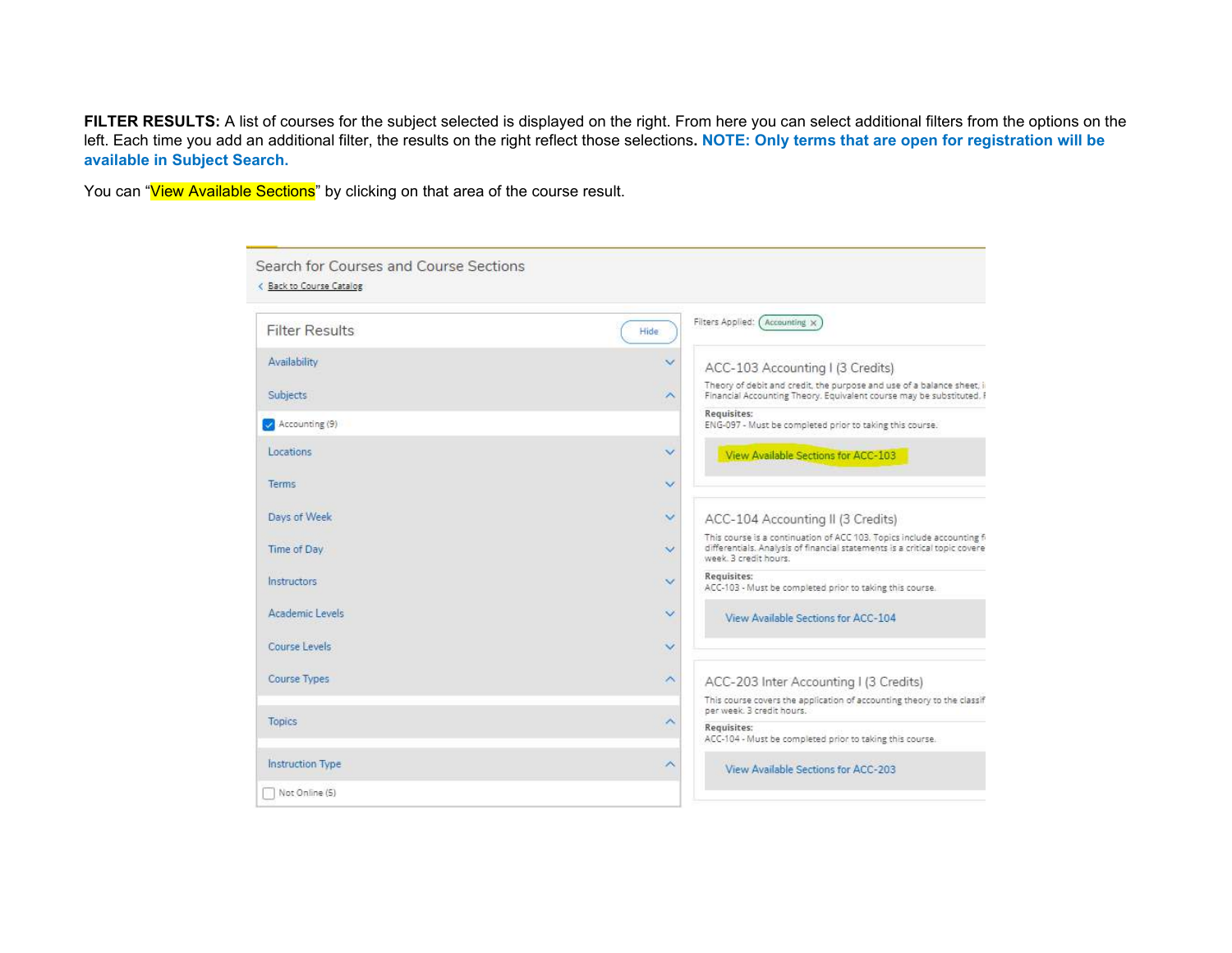**"View Available Sections" Results:** The filters selected appear in the green buttons above the results. For students and advisors, there are options to "Add Course to Plan" and "Add Section to Schedule".

| Course to Plan | Add Section to Schedule |
|----------------|-------------------------|
|                |                         |

| Search for Courses and Course Sections<br>< Back to Course Catalog |            |                                                                        |                                                                             |                  | Jeanst Art stursed                                                                                                                                                                                                             |         |                         |
|--------------------------------------------------------------------|------------|------------------------------------------------------------------------|-----------------------------------------------------------------------------|------------------|--------------------------------------------------------------------------------------------------------------------------------------------------------------------------------------------------------------------------------|---------|-------------------------|
| Filter Results                                                     | <b>Har</b> |                                                                        | First Azzlez (kusuning x) (Controllment x) (2015454460 x) (Declarion Dis x) | Selected Filters |                                                                                                                                                                                                                                |         |                         |
| Availability.                                                      |            | ACC-103 Accounting I (3 Credits)                                       |                                                                             |                  |                                                                                                                                                                                                                                |         | Add Counter to Flam     |
| Coen Sections Driv (14)                                            |            |                                                                        |                                                                             |                  | They of their excited the published institute that increase part in the interest commity provide anisots, substituted and search process of eighten interest requested connect, any states of the local and any search and any |         |                         |
| Sidirem                                                            |            | Regulation:<br>BNG-097 - Shutche completed prior to taking this murbs. |                                                                             |                  |                                                                                                                                                                                                                                |         |                         |
| <b>B</b> Attracting (4)                                            |            | View Available Sections for ACC-103                                    |                                                                             |                  |                                                                                                                                                                                                                                |         |                         |
| Locations                                                          |            |                                                                        |                                                                             |                  |                                                                                                                                                                                                                                |         |                         |
| Crembro Campus (4)                                                 |            | 3031 Fall Seption                                                      |                                                                             |                  |                                                                                                                                                                                                                                |         |                         |
| <b>Terms</b>                                                       |            | 600-103-003<br><b>Autourding C</b>                                     |                                                                             |                  |                                                                                                                                                                                                                                |         | Add Section to Schedule |
| 2 1921 Fall Seption (4)                                            |            | <b>Sales</b>                                                           | <b>Total</b>                                                                | License.         |                                                                                                                                                                                                                                | Henders |                         |
| <b>Chronical Middle</b>                                            |            |                                                                        |                                                                             |                  |                                                                                                                                                                                                                                |         |                         |